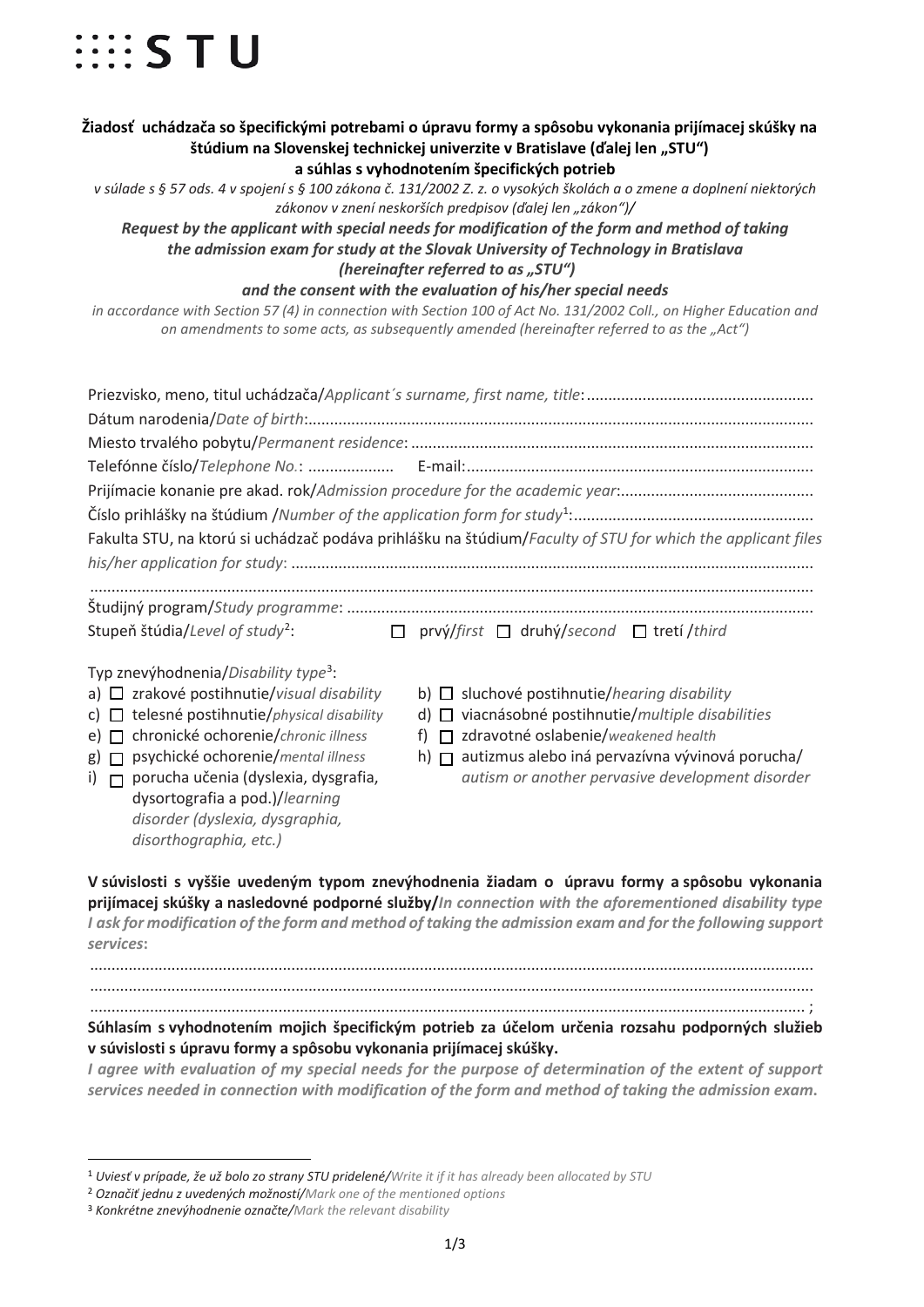## **Zároveň vyhlasujem, že mnou uvedené údaje sú pravdivé, a že som nezamlčal nijaké závažné skutočnosti.**

*At the same time, I declare that all the information I have provided is true and that I have not concealed any serious facts.*

Na účely vyhodnotenia špecifických potrieb v prílohe tejto žiadosti prikladám/*For the purposes of evaluation of my special needs, I enclose the following documents with this application*<sup>2</sup> :

- $\Box$ lekárske vysvedčenie nie staršie ako tri mesiace (lekársky nález, správa o priebehu a vývoji choroby a zdravotného postihnutia alebo výpiszo zdravotnej dokumentácie, prípadne iné)/*medical certificate not older than three months (medical finding, report of illness and health disability course and development or the extract from health documentation or, where appropriate, other documents)*,
- $\Box$ vyjadrenie psychológa, logopéda, školského psychológa, školského logopéda alebo špeciálneho pedagóga/*statement of psychologist, speech therapist, school psychologist, school speech therapist or special teacher*.

Dátum/*Date*:\_\_\_\_\_\_\_\_\_\_\_\_\_\_\_\_\_\_

 $\_$ podpis uchádzača/*Applicant´s signature*

*Upozornenie/Notice: Žiadosť s prílohami, ktorej neoddeliteľnou súčasťou je súhlas so spracovaním osobitnej kategórie osobných údajov, sa podáva spolu s prihláškou na štúdium./The request with attachments and with the consent to the processing of specific category of personal data, which is inseparable part of the request, is filed together with the application for study.*